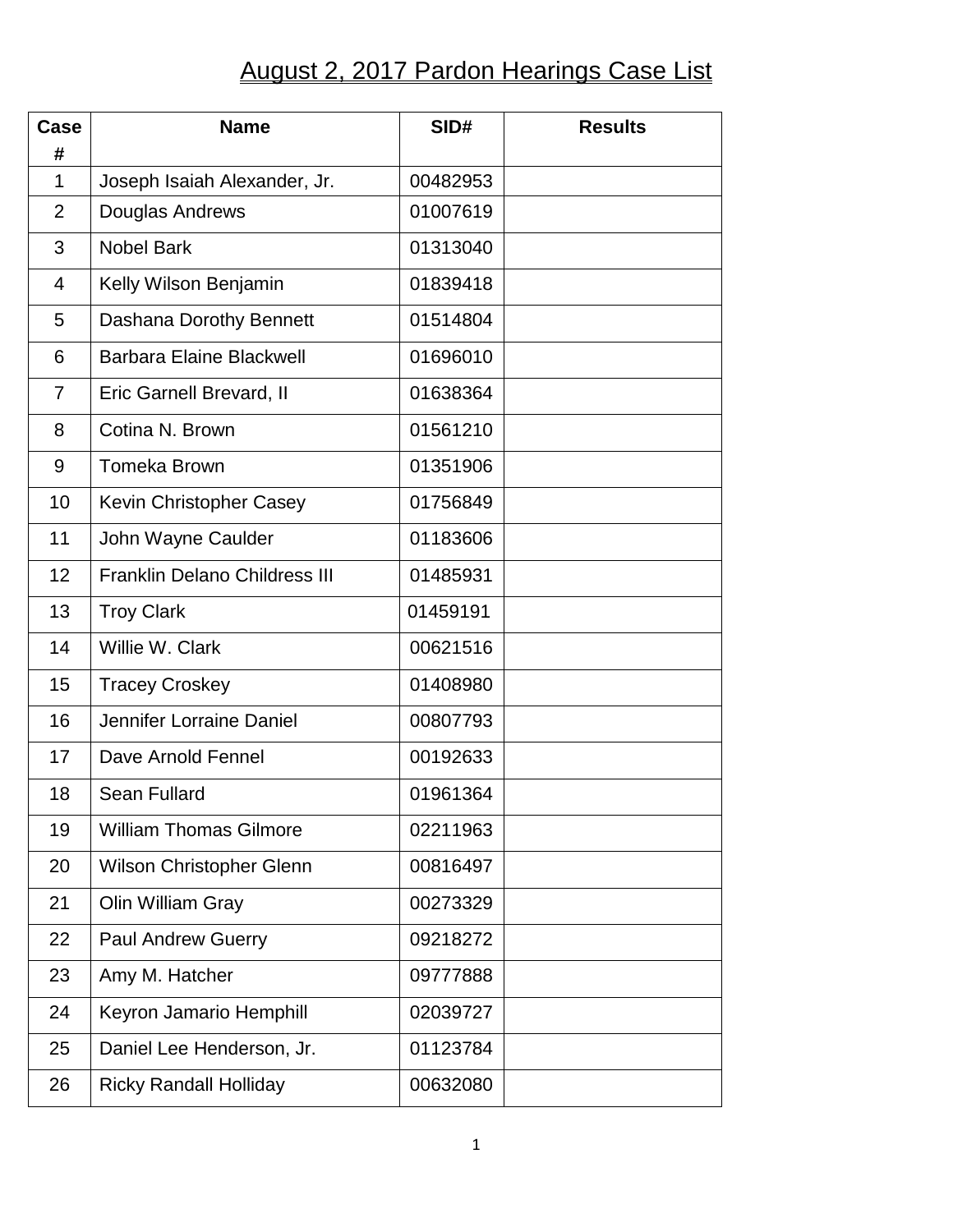## August 2, 2017 Pardon Hearings Case List

| 27 | <b>James Robert Hudson</b>        | 00530441    |
|----|-----------------------------------|-------------|
| 28 | Robert Troy Johnson               | 01280780    |
| 29 | Tammy Amanda Landreth             | 00904141    |
| 30 | Damon Lopez                       | 00681420    |
| 31 | Hadi Aliawani Masoud              | 01958088    |
| 32 | Jennifer Moore McClintock         | <b>None</b> |
| 33 | <b>Charles McCrea</b>             | 00240088    |
| 34 | Quenteen McGlothen                | 01232400    |
| 35 | <b>Benny Gordon Melton</b>        | 00691229    |
| 36 | Joe Lynn Mills                    | 01913713    |
| 37 | Christopher Lawrence Misiuda      | 01998260    |
| 38 | David Dorrell Mosley              | 01835305    |
| 39 | Anthony Clark Odom                | 01693409    |
| 40 | <b>Chamberlin Stuart Phillips</b> | 01422667    |
| 41 | Robert L. Pierce                  | 01030362    |
| 42 | <b>Willis Ray Powell</b>          | 00617750    |
| 43 | Annjeanette Rhames                | 01220462    |
| 44 | Danny Ray Roberts                 | 00552958    |
| 45 | <b>Travis Trahern Robinson</b>    | 01524111    |
| 46 | Timothy Jayson Roof               | 01207947    |
| 47 | NiaQuonna Sanders                 | 01955833    |
| 48 | <b>Heather Sawyer</b>             | 01017721    |
| 49 | Anthony Marshall Simpson          | 00392137    |
| 50 | Perry Lee Smith                   | 00511852    |
| 51 | <b>Terrance Michael Solomon</b>   | 01570948    |
| 52 | <b>Audra Elizabeth Stephens</b>   | 01983677    |
| 53 | <b>Freddie Lee Stubbs</b>         | 00052471    |